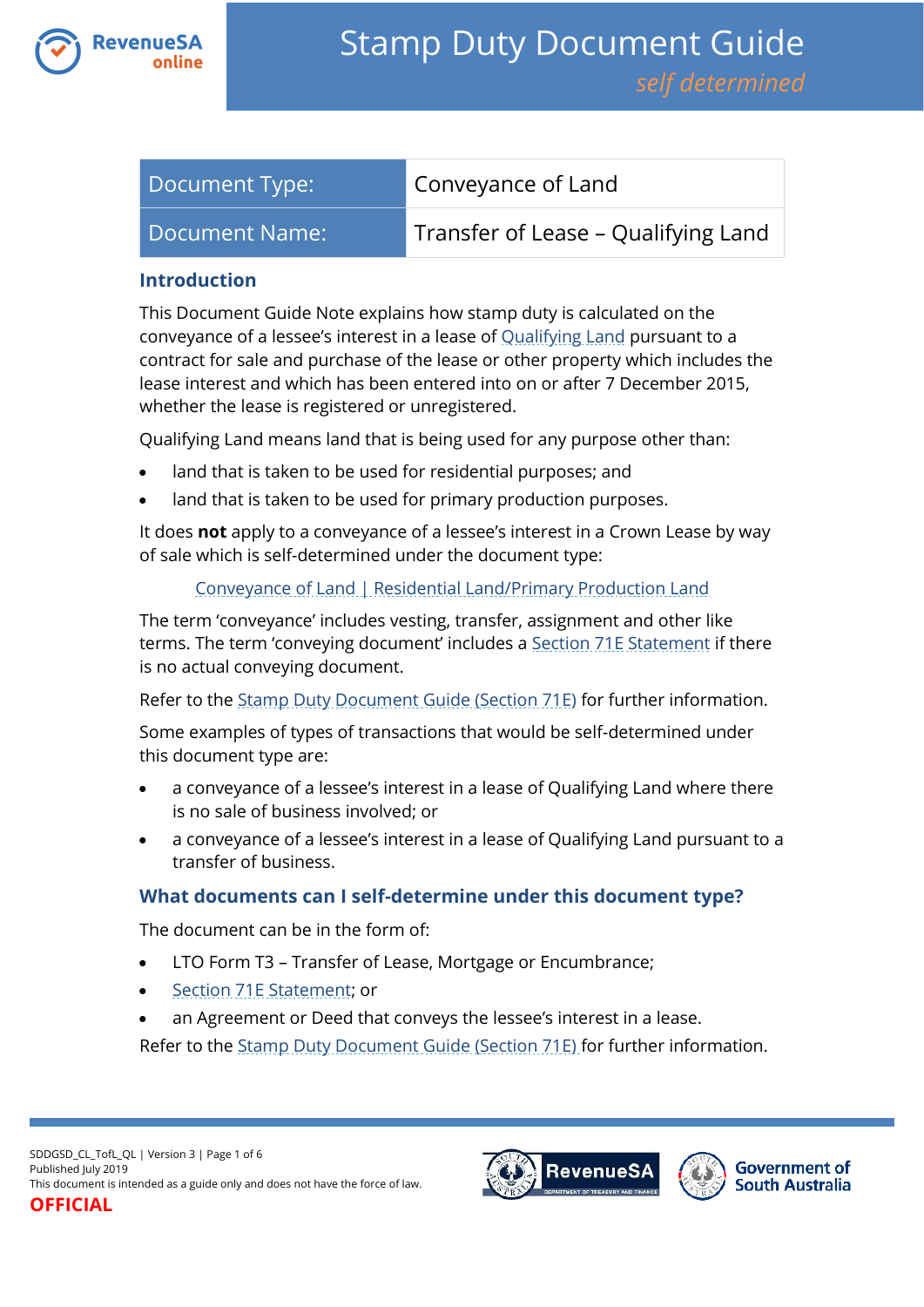

# **What types of transactions can I self-determine under this document type?**

A conveyance of a lessee's interest in a lease is deemed **suitable** for selfdetermination under this document type where:

- there is consideration or no consideration passing between the parties; and
- the document conveys the lessee's interest in the lease and other property (if any) and no other document exists.

The document can be self-determined under this type regardless of whether:

- the parties are related or unrelated; and/or
- a full or fractional interest is being conveyed.

## The following similar transactions cannot be self-determined under this document type:

If the transfer of a lessee's interest in a lease of land relates to residential land or Primary Production Land, refer to the document type:

[Conveyance of Land |Transfer of Lease](https://www.revenuesa.sa.gov.au/stampduty/stamp-duty-document-guide/self-determined/conveyance-of-land/sddgsd_cl_tofl_rpp)

# **What evidence do I need to retain for audit purposes?**

For audit purposes, you will need to retain the following documentation either in paper form or electronic form:

- a copy of the documents;
- evidence that a stamp duty determination has been made (i.e. Certificate of Stamp Duty, Document ID or stamped document);
- evidence of the market value of the property as at the date of conveyance where the parties are related or a fractional interest is being conveyed; and
- a copy of the contract for sale and purchase (if applicable).

# **What Section(s) of the** *Stamp Duties Act 1923* **applies?**

- Section 15A
- Section 60
- $\bullet$  Section 71(1)
- Section 71E

# **What stamp duty is payable on this document?**

Stamp duty is charged using the *ad valorem* conveyance rate of stamp duty on the **consideration** or **market value** of the lease interest being conveyed as at

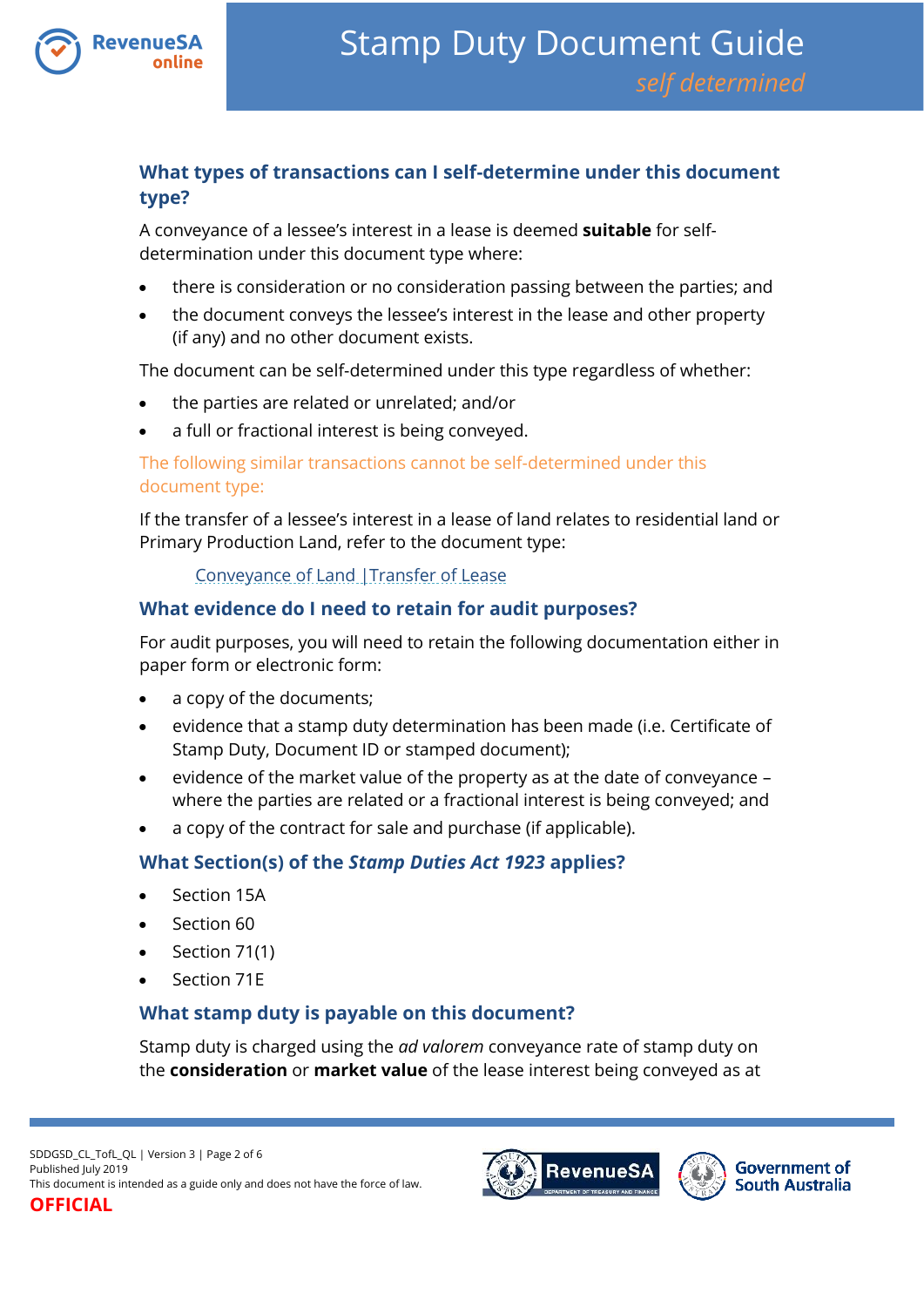

the date of the conveyance, WHICHEVER IS THE GREATER, assuming that the land is at that date free from encumbrances (Section 60A(1)).

If the transfer is for no consideration, stamp duty is calculated on the **market value**.

If the transaction is a *bona fide* arm's length transaction between unrelated parties, then pursuant to Section 60A(2) the consideration will be treated as the market value of the lease interest as at the date of the conveyance.

Where a fractional interest is conveyed, the parties are related or the transaction is not at 'arm's length', you will need to obtain evidence of the market value of the lease interest as at the date of the conveyance. For example:

- valuation from a suitably qualified valuer (if the valuation is less than the Valuer-General valuation for the land, the conveying document must be **submitted to the Commissioner for assessment** together with a copy of the valuation); or
- evidence of the current Valuer-General's value of the land (e.g. a copy of the relevant SAILIS print out). If you do not accept this value, submit the conveying document to the Commissioner for assessment with reasons and evidence to support the lower value.

Pursuant to Section 71(1), the value of the lease interest conveyed must be declared in the conveying document and this declared value will be subject to verification by RevenueSA's Compliance Services Branch. The conveyance of a lessee's interest of the lease may have little value due to the obligations assumed by the transferee, however, to constitute a valid contractual assignment, some valuable consideration must be involved. The Commissioner will accept for stamp duty purposes that a conveyance of a lease interest has at least a nominal value of \$1 giving a stamp duty liability of \$1.

If the declared value appears low, the Commissioner may cause a valuation of the lease interest to be made, and calculate stamp duty on that value.

| Date contracted entered into             | <b>Stamp duty Reduction</b> |
|------------------------------------------|-----------------------------|
| on or before 6 December 2015             | No reduction                |
| Between 7 December 2015 and 30 June 2017 | 1/3 reduction               |
| Between 1 July 2017 and 30 June 2018     | 2/3 reduction               |
| From 1 July 2018                         | Full reduction              |

The relevant stamp duty reduction is applied:



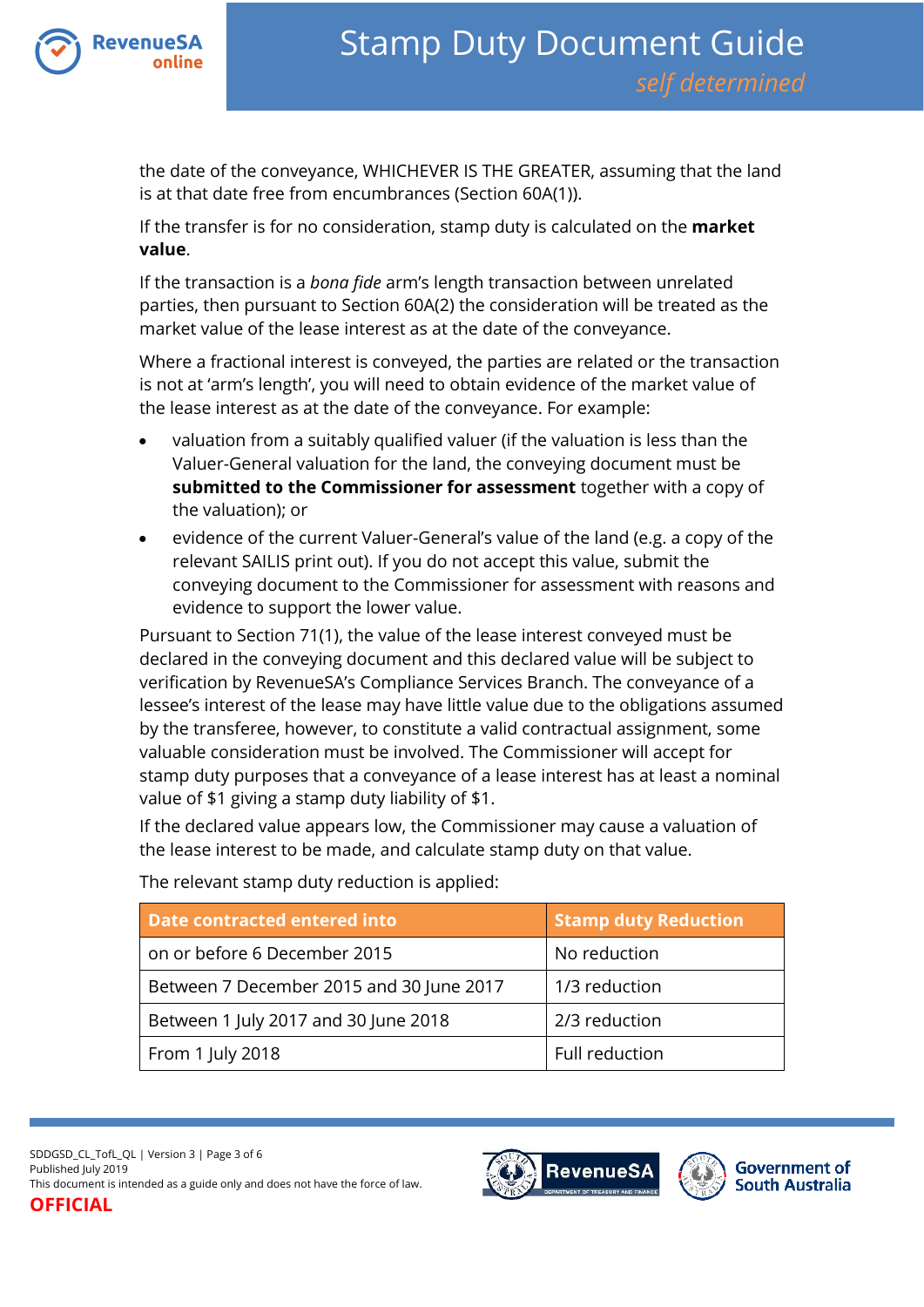

Application of the stamp duty reduction is based on the earlier of the date of the Transfer of Lease of the Qualifying Land or other document relevant to the transfer of lease, e.g., Business Sale Agreement.

### GST

If a transaction includes an amount payable for GST, duty is payable on the GST inclusive amount pursuant to Section 15A. The GST must be included in the consideration expressed in the conveying document pursuant to Section 11 of the *Taxation Administration Act 1996*. For example, where the consideration for the conveyance of a lessee's interest in a lease is \$100 000 plus GST of \$10 000, the consideration panel in the conveying document can recite either:

- \$100 000 plus GST of \$10 000; or
- \$110 000.

#### Conveyance of Lease Interest pursuant to a Nominee Contract

Where a sale contract is executed 'and/or nominee', a Letter of Agency is not required.

Any direction to the vendor as to the true transferee at settlement should be recorded in writing and kept on the relevant RevenueSA Online file for audit purposes. Where this direction is provided by the purchaser under the sale contract, this is often referred to as a 'Nomination' or 'Letter of Nomination'.

Refer to [Revenue Ruling SDA009](https://www.revenuesa.sa.gov.au/forms-and-publications/information-circulars-and-revenue-rulings/revenue-rulings/sda009) for further information.

#### Conveyance of Land pursuant to an Assignment of Interest in a Contract

More than one assignment can arise out of a contract, or the same interest can be assigned more than once. For example, Ann contracts to sell 10 separately titled allotments to Bob. Bob then assigns each allotment to 10 separate unrelated purchasers.

Stamp duty is payable on **each** assignment and on **each** Transfer or other conveying document. The stamp duty payable on each assignment is calculated on the greater of the consideration paid for the assignment or the full market value of the interest assigned. The total of the considerations on the 10 conveying documents should be equal to the contract consideration. Section 67 would **not** be applied to these documents if the Commissioner can be satisfied that each allotment will be used separately and independently of the others, refer to Section 67(2)(a) and the [Stamp Duty Document Guide \(Section 67\)](https://www.revenuesa.sa.gov.au/stampduty/stamp-duty-document-guide/section67) for further information.

Refer to [Revenue Ruling SDA009](https://www.revenuesa.sa.gov.au/forms-and-publications/information-circulars-and-revenue-rulings/revenue-rulings/sda009) for further information.





**Government of South Australia**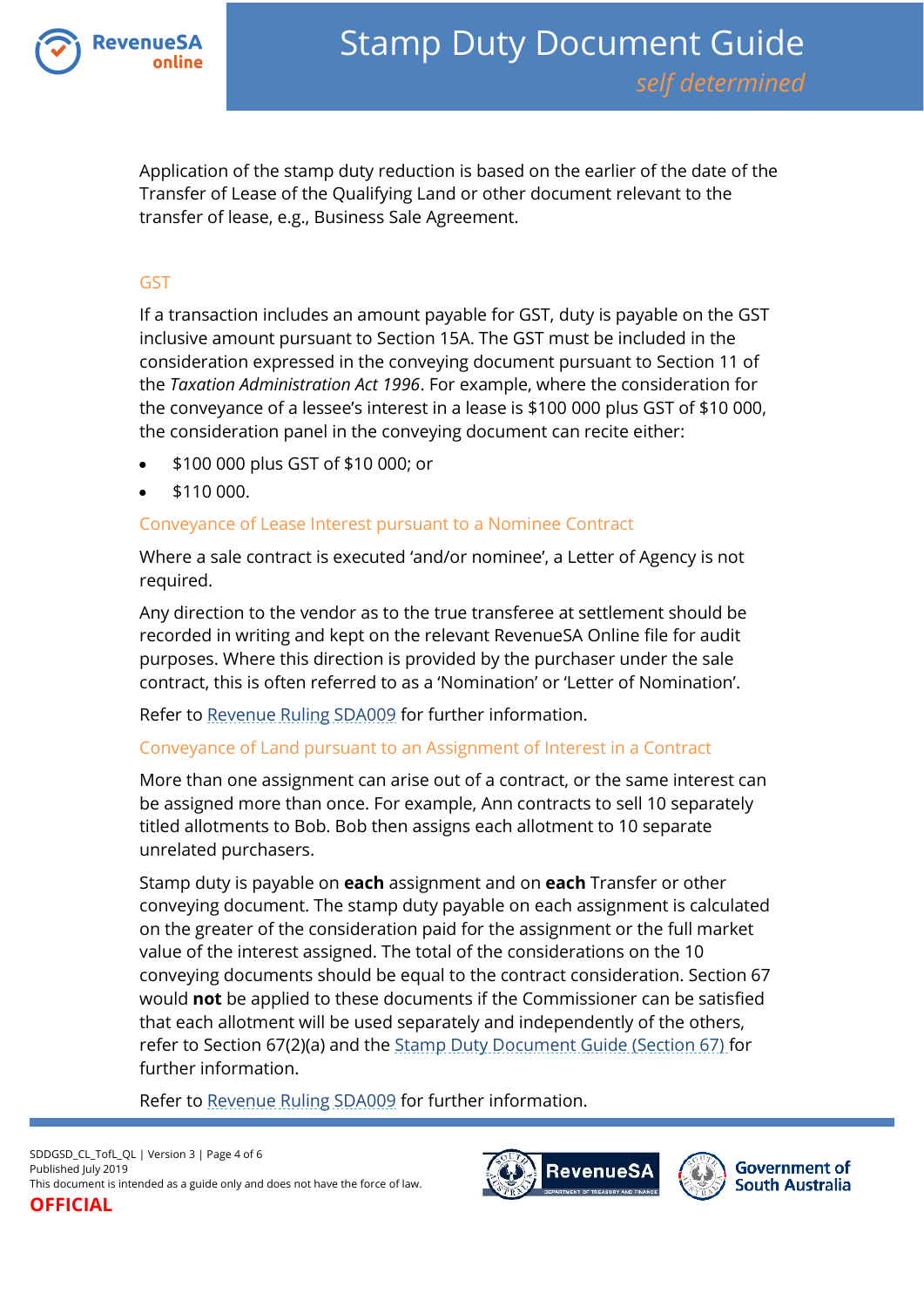

## Promoter Company

'Promoters' means the initial subscribers or office bearers of the newly formed company.

A contract may be entered into between a vendor and a promoter of a company and the subsequent conveyance is between the vendor and the newly incorporated company.

An assignment of an interest is **not** required if the purchasers named in the contract are the promoters of the company, which at the time that the contract is entered into is in the process of incorporation, and that company subsequently takes title.

# **Examples**

### Transfer of a Lease Interest

Tom has decided to relocate his business. He has sold the lease of his business premises to Sally for \$500 (there is **no** sale of business). The business premise has a land use code of Commercial.

The Transfer of Lease is chargeable with the *ad valorem* conveyance rate of stamp duty on the consideration of \$500, and duty is calculated based on the relevant reduction period.

### Transfer of Lease Interest Pursuant to a Sale of Business

Fred has sold his business to Barney. A condition of the sale is that Fred will transfer his interest in the lease of the business premise to Barney. The Business Sale Agreement apportions part of the sale price, namely \$10 000, for the transfer of Lease. The business premise has a land use code of Commercial.

The Transfer of Lease is chargeable with the *ad valorem* conveyance rate of stamp duty on the consideration of \$10 000 and duty is calculated based on the relevant reduction period as per the date of the Business Sale Agreement.

### Transfer of a Lease Interest

Tom has decided to relocate his business. He has given the lease of his business premises to Sally for no consideration (there is **no** sale of business). The business premise has a land use code of Commercial. The lease interest